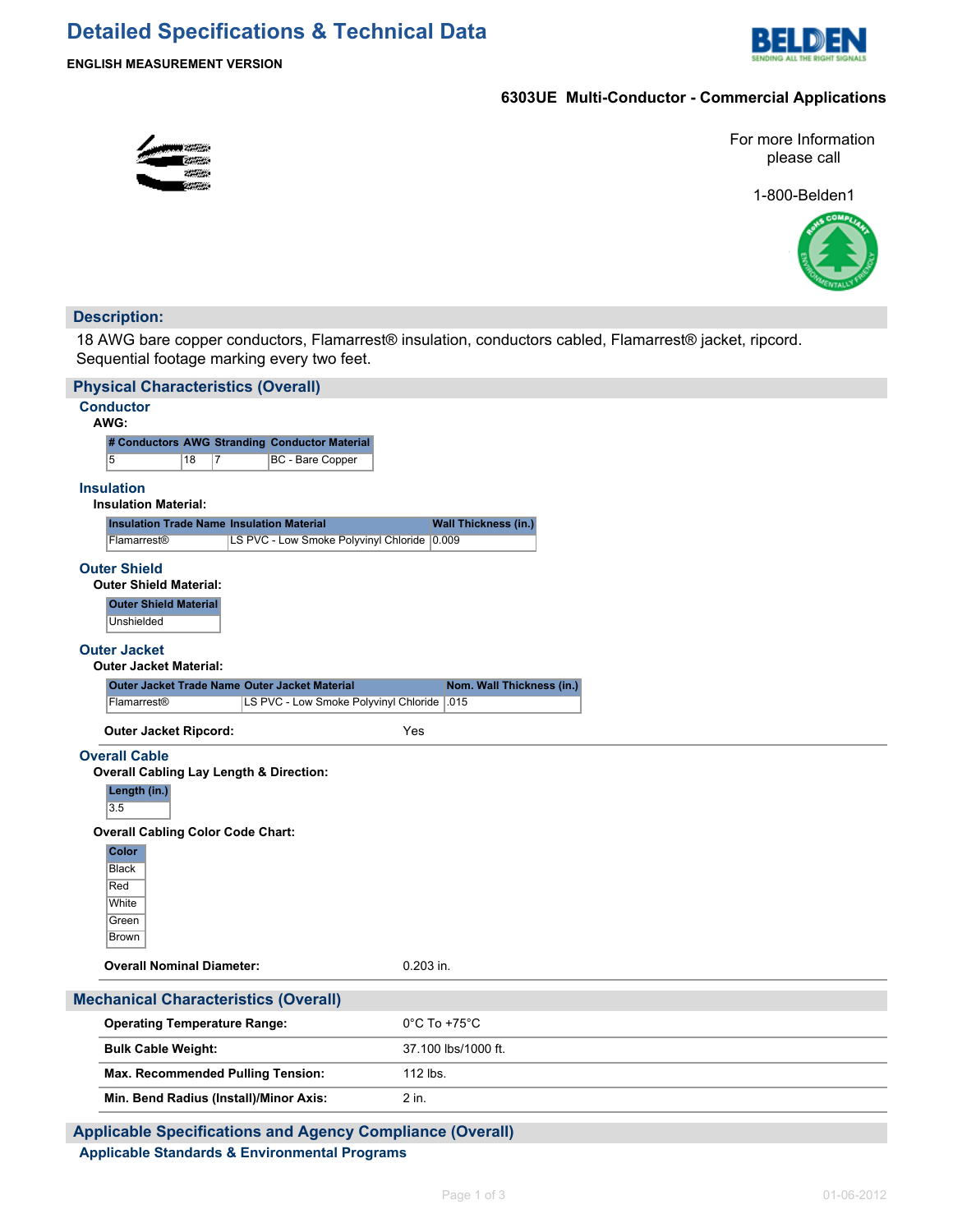# **Detailed Specifications & Technical Data**



### **ENGLISH MEASUREMENT VERSION**

## **6303UE Multi-Conductor - Commercial Applications**

| <b>NEC/(UL) Specification:</b>        | <b>CMP</b>      |
|---------------------------------------|-----------------|
| <b>CEC/C(UL) Specification:</b>       | <b>CMP</b>      |
|                                       | Yes             |
| EU Directive 2000/53/EC (ELV):        | Yes             |
| EU Directive 2002/95/EC (RoHS):       | Yes             |
| EU RoHS Compliance Date (mm/dd/yyyy): | 04/01/2005      |
| EU Directive 2002/96/EC (WEEE):       | Yes             |
| EU Directive 2003/11/EC (BFR):        | Yes             |
| CA Prop 65 (CJ for Wire & Cable):     | Yes             |
| MII Order #39 (China RoHS):           | Yes             |
|                                       |                 |
|                                       | <b>NFPA 262</b> |
|                                       | FT <sub>6</sub> |
|                                       |                 |
|                                       | Yes             |
|                                       | 5303UE          |
|                                       |                 |

## **Electrical Characteristics (Overall)**

**Nom. Capacitance Conductor to Conductor:**

| tance (pF<br>м. |  |
|-----------------|--|
| - 20            |  |

**Nom. Conductor DC Resistance:**

**DCR @ 20°C (Ohm/1000 ft)** 6.5

**Max. Operating Voltage - UL:**

**Voltage** 300 V RMS

#### **Max. Recommended Current:**

**Current** 4 Amps per conductor @ 25°C

#### **Related Documents:**

No related documents are available for this product

#### **Put Ups and Colors:**

| <b>Item#</b>    | Putup     | Ship Weight | Color           | Notes | <b>Item Desc</b>   |
|-----------------|-----------|-------------|-----------------|-------|--------------------|
| 6303UE 877U1000 | 1.000 F   | 39.000 LB   | <b>INATURAL</b> |       | 15#18 FLRST FLRST  |
| 6303UE 8771000  | $.000$ FT | 40.000 LB   | <b>INATURAL</b> |       | 15 #18 FLRST FLRST |

**Notes:**

C = CRATE REEL PUT-UP.

Revision Number: 1 Revision Date: 04-14-2008

#### © 2012 Belden, Inc All Rights Reserved.

Although Belden makes every reasonable effort to ensure their accuracy at the time of this publication, information and specifications described herein are subject to error or omission and to change without notice, and the listing of such information and specifications does not ensure product availability.

Belden provides the information and specifications herein on an "AS IS" basis, with no representations or warranties, whether express, statutory or implied. In no event will Belden be liable for any damages (including consequential, indirect, incidental, special, punitive, or exemplary damages) whatsoever, even if Belden has been advised of the possibility of such damages, whether in an action under contract, negligence or any other theory, arising out of or in connection with the use, or inability to use, the information or specifications described herein.